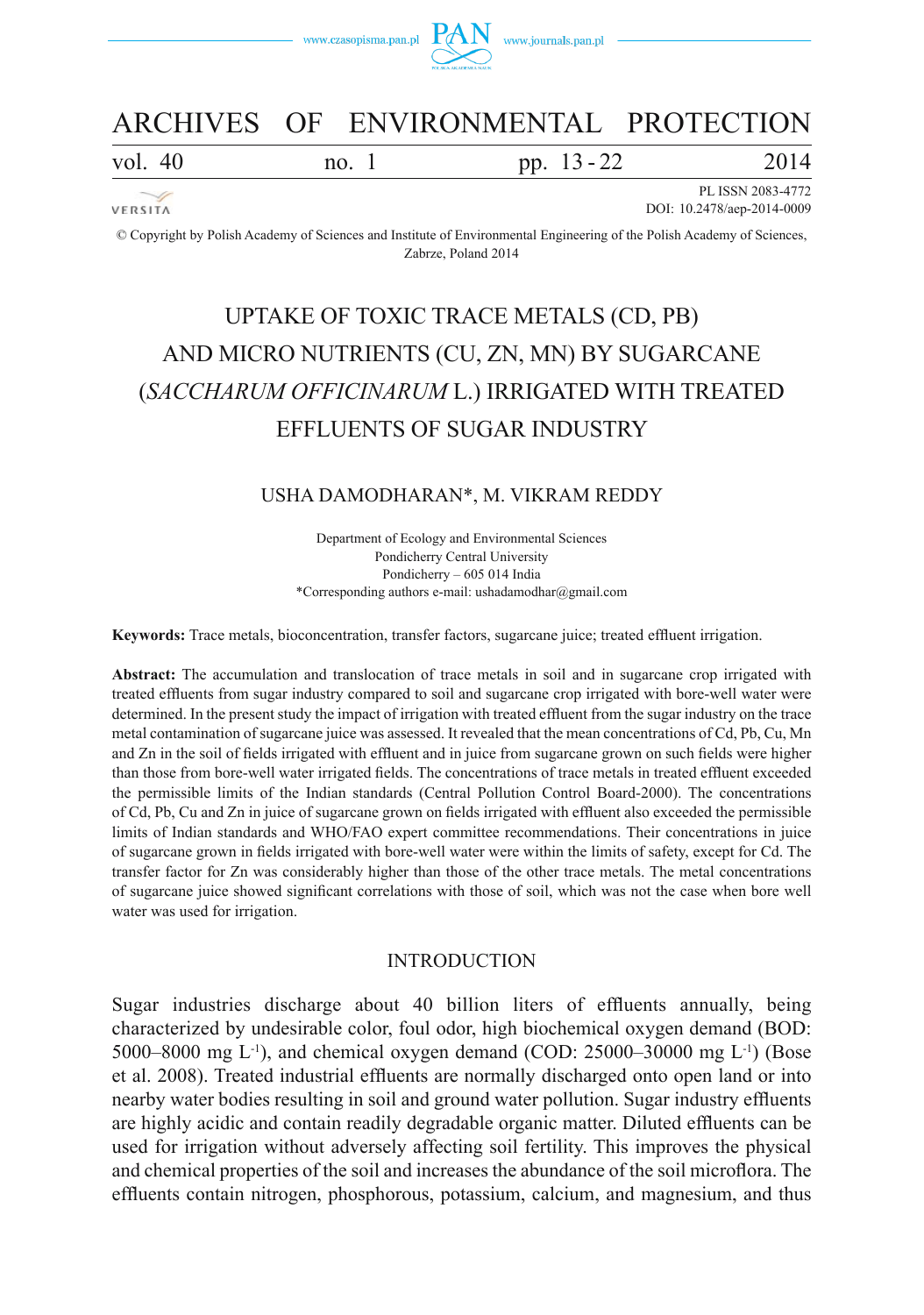|    | www.czasopisma.pan.pl $\mathbf{L}(T\mathbf{M})$ www.journals.pan.pl |                                  |  |
|----|---------------------------------------------------------------------|----------------------------------|--|
| 14 |                                                                     | USHA DAMODHARAN, M. VIKRAM REDDY |  |

they are valued as fertilizer. When applied to soil through irrigation, they are reported to increase the yield of sugar cane, rice, and wheat (Liu et al. 2007). However, long-term use of industrial effluents for irrigation may cause the concentrations of the trace metals Cd, Cu, Zn, Pb, and Mn to increase in surface soil, which may affect food quality and safety (Ibrahim et al. 1998). Bioaccumulation of certain trace elements (Cd, Pb, and Cu) in vegetables and fruits to toxic levels were related to high prevalence of upper gastrointestinal cancer (Abdulla et al. 1990).

The impact of effluent irrigation upon trace metal contamination in sugarcane has been studied for more than forty years, but none of the studies in India has addressed the risks of trace metal bioconcentration in sugar cane juice. Since the contamination levels of trace metals in the agricultural environment increase at alarming rates, the necessity for surveillance of consumer products such as sugar has prompted the present study. Thus, the aim of the present study is to highlight the contamination of juice extracted from sugarcane grown in effluent irrigated field with five trace metals, in relation to that of sugarcane irrigated with bore-well water. The trace metals were judged to have a potential for bioaccumulation in sugarcane juice and an assessment of the risks to human health when consuming the juice was attempted. This may provide a basis for controlling the irrigation with treated effluents, for improvement of the sugarcane quality, and may ultimately help to prevent exposure of humans to toxic metals. The knowledge of metal transfer factors allows predicting their potential uptake by plants in a particular area (Miller et al. 1992). In the present study it was investigated to which extent the concentrations of trace metals in sugarcane were correlated with their concentrations in treated sugar industry effluents used for irrigation and in soil.

#### TRANSFER FACTOR

Transfer factor describes the amount of an element expected to enter a plant from its substrate, under equilibrium conditions (Sheppard and Sheppard 1985; Davis et al. 1999). This theory assumes a linear relationship between the concentrations of a certain element in the plant with that in the soil. An approach based on soil-plant transfer factor provides an uncomplicated and helpful method for assessing uptake of trace metals for the purposes of assessment and testing. To portray quantitatively the transfer of an element from soil to plant, the soil–plant Transfer Factor (TF) of Concentration Ratio that expresses the ratio of contaminant concentration in plant parts to concentration in dry soil is used (Hope 1995; Roca and Vallejo 1995; Dinelli and Lombini 1996; Rodriguez et al. 2002; Tome et al. 2003). TF is calculated as follows:

$$
TF = \frac{Con_{plant}}{Con_{soil}}
$$

where, Con plant and Con Soil are the cane juice and soil concentrations, respectively. When a TF is  $\leq 1$ , it shows that the plant can only absorb but not accumulate trace metals, whereas when a TF is  $> 1$ , it shows that plant can accumulate metals (Bose et al., 2008). Transfer factor concept is the presence of a statistically significant relationship between the concentration of a given element in the soil and plant (Bunzl et al. 2000).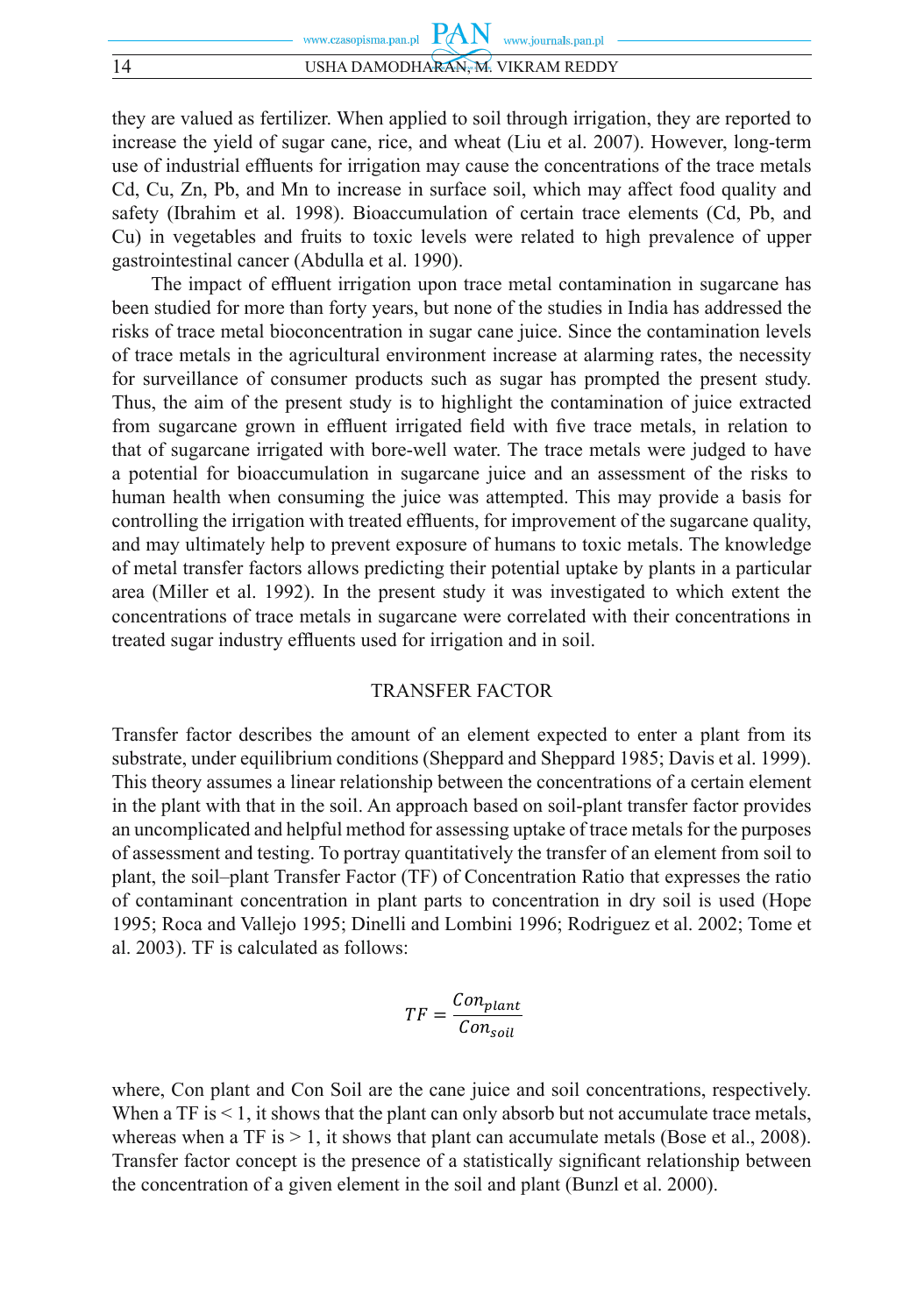#### MATERIALS AND METHODS

#### *Study area*

Two sampling sites were selected based on their pattern of irrigation, i.e. the Nesanur farm ( $11°47'35.82"$  N and  $79°33'46.88"$ E) was irrigated with sugar industry effluent (site 1), and the Lakshmi Narayana Puram farm (11°47'35.82" N and 79°33'46.88" E) was irrigated with bore well water (site 2) located at Cuddalore district of Tamil Nadu, on the southeast coast of India. Five adjacent plots (plot 1, 2, 3, 4, and 5), each located at a distance of approximately 5 m from the border of both sites, were selected for sampling and analysis.

#### *Sampling and sample preparation*

Five samples of each, i.e. sugarcane, irrigation water, and soil from 0–15 cm depth made into composite samples, were collected from each of the five adjacent plots during the sugarcane growing period in monthly intervals from March 2010 to January 2011. Irrigation water samples were collected from site 1 and 2 in polyethylene cans of a capacity of 100 mL at monthly intervals. Approximately 1 mL concentrated  $HNO<sub>3</sub>$  was added to avoid microbial utilization of metals. Suspended particulate matter was separated by filtering the water samples through 0.45-mm Whatman GF/C filters. Filtered bore-well water and treated effluents were acidified to  $0.5\%$  (v/v) separately using concentrated nitric acid for the precipitation of samples. The soil samples were air-dried at room temperature, then pulverized, and sieved through a 1-mm stainless steel mesh (APHA 1995). Sugarcane samples were collected at the time of harvest with the aid of a stainless sharp knife. The cane stalks were rinsed with de-ionized water to remove dirt, then peeled, and cut to smaller sizes. The sugarcane juice was squeezed out into 500 mL plastic vials with the aid of a pre-cleaned extractor and kept refrigerated until analysis. Sugarcane juice samples of 5 mL were digested by addition of 15 mL of a mixture of concentrated HNO $(69\%)$ ,  $H_2SO_4(98%)$ , and  $HClO_4(35%)$  (Merck, Darmstadt, Germany) in 5:1:1 ratio and were kept at 80°C until a transparent solution was obtained (Allen et al. 1998). The digested samples were filtered through 0.45 µm membrane *filters a*nd the filtrates were diluted to 50 mL with distilled and deionized water. Trace elemental concentrations of digested soil, water, and sugarcane juice samples were estimated by means of an atomic absorption spectrometer (GBC-AVANTA, Victoria, Australia).

#### *Analytical Procedure*

Reagent grade chemicals and distilled deionized water were used throughout this analysis. Glassware was soaked with aqua regia for 2 hours and rinsed with distilled and deionized water. Standard stock solutions (1000 mg  $L^{-1}$ ) of Cd, Cu, Pb, Mn, and Zn (Reagecon, Shannon, Ireland) were diluted with distilled water into separate working standards of each metal in concentrations of 0.5, 1.0, and 1.5 mg  $L^{-1}$  in 0.5 mol  $L^{-1}$  HNO<sub>3</sub> (Cd, Zn), 1.0, 2.0, and 3.0 mg L<sup>-1</sup> in 0.5 mol L<sup>-1</sup> HNO<sub>3</sub> (Cu), 1.0, 2.0, and 3.0 mg L<sup>-1</sup> in 1.0 mol L<sup>-1</sup> HCl (Mn), and 4.0, 8.0, and 12 mg  $L^{-1}$  in 0.5 mol  $L^{-1}$  HNO<sub>3</sub> (Pb). Reagents' blank determinations were used to correct the instrument readings and the analyses were performed in three replicates.

#### *Statistical Analysis*

All data for trace metals were represented as arithmetic means and SD. The variances among different samples were analyzed by two ways ANOVA and the correlation of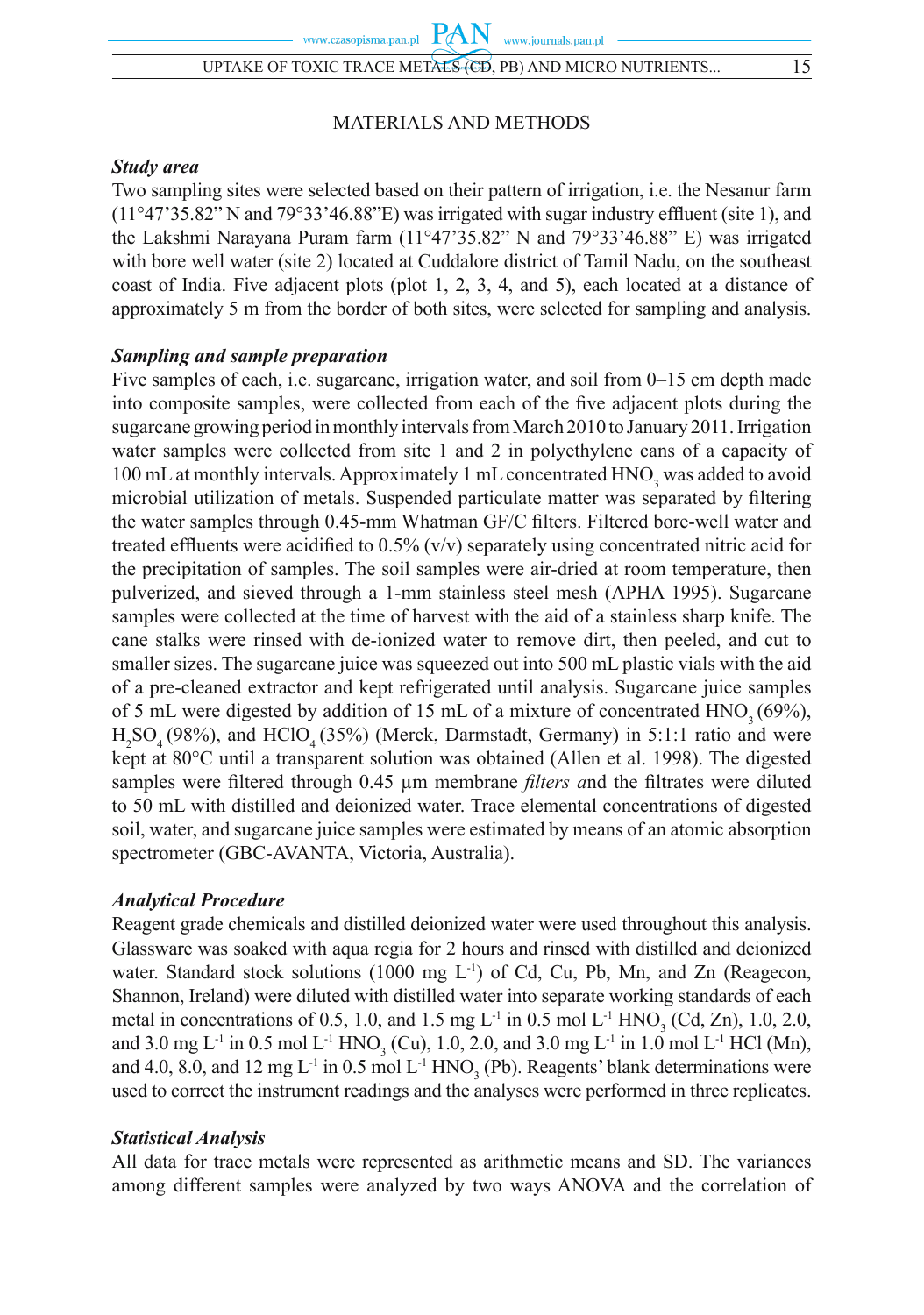|    | www.czasopisma.pan.pl $TAN$ www.journals.pan.pl |
|----|-------------------------------------------------|
| 16 | USHA DAMODHARAN, M. VIKRAM REDDY                |

trace metals of the soil and sugarcane juice were shown in scatter plot diagrams. Two ways ANOVA and the other statistical analyses were performed using statistical package (SPSS-19.0). Variances were accepted when the probability of variance  $(P)$  was  $\leq 0.05$ . Bray cluster analysis was computed in bio diversity pro statistical package to interpret the data and to indicate the contaminant pattern.

### RESULTS AND DISCUSSION

The results of trace metal analysis of irrigated water, soil and sugarcane juice of five plots are shown in Figure 1. The trace metal concentrations in water were compared with CPCB (2000) standards and soil was compared with maximum permissible limits of Indian standards, and the metal concentrations in sugarcane juice were compared with maximum permissible limits as suggested by the joint FAO/WHO Expert Committee recommendations (2007) for Additives and Contaminants (JECFA) and Indian standards stated in Table 1.

### *Metal concentration in irrigated water*

The total concentrations (mg  $L^{-1}$ ) of Pb (0.764) and Zn (9.396) were several folds higher than the limit (<0.1 mg  $L^{-1}$  for Pb and <5.0 mg  $L^{-1}$  for Zn in surface water), while the total concentrations (mg  $L^{-1}$ ) of Cd (1.1), Cu (1.506) and Mn (1.8) were within the limit of CPCB (2000) standards (Table 2). This indicated that higher concentration of Pb and Zn



Fig. 1. Micro nutrient and trace metal concentration in treated effluents and irrigated water, soil and sugarcane juice of site 1 (effluent irrigated field) and site 2 (bore well irrigated field)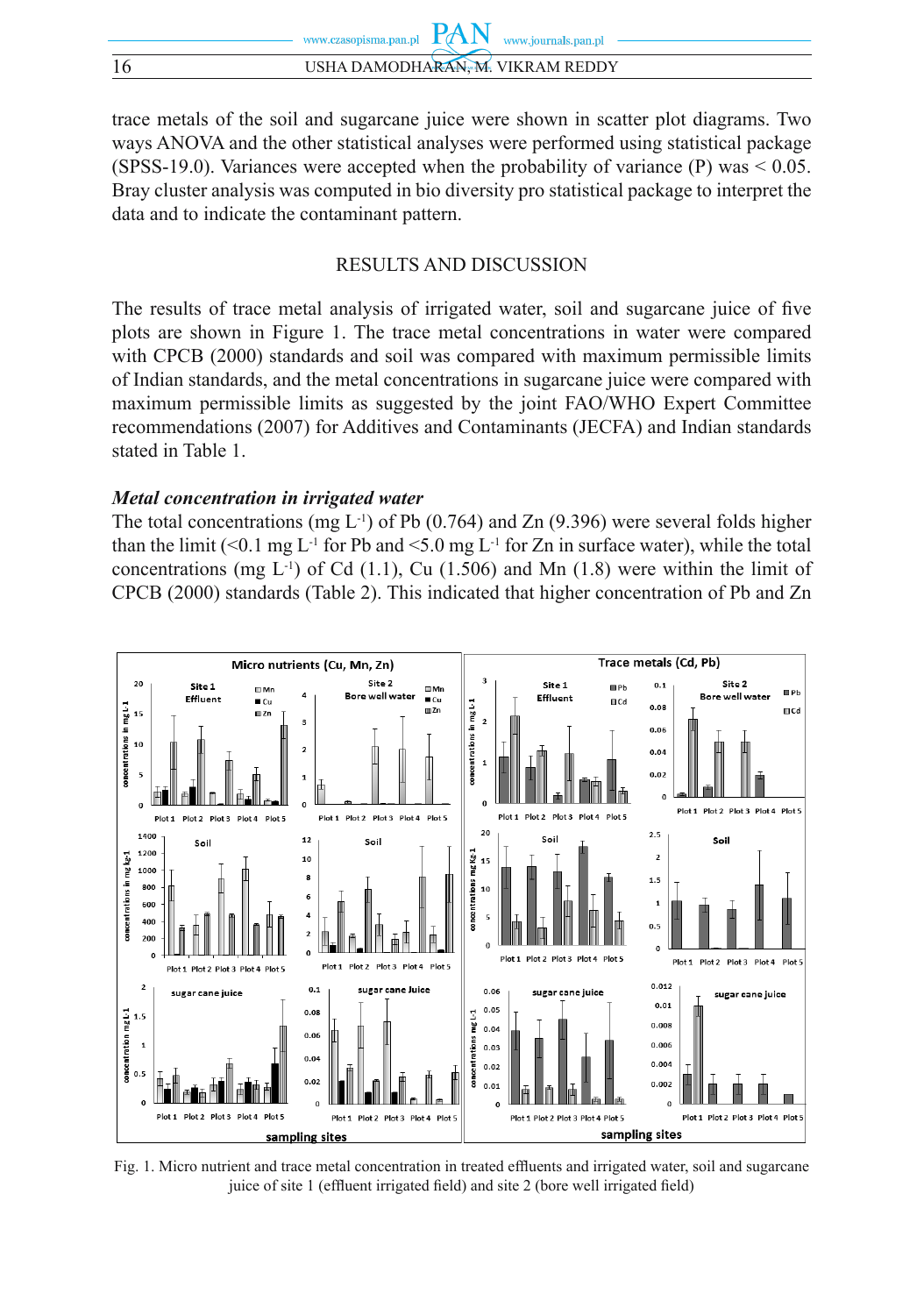**PAN** www.journals.pan.pl www.czasopisma.pan.pl



Fig. 2. Regression analysis of trace metal concentration in sugar cane juice and in soil of the effluent irrigated fields

| Metals         | Purity                                             | Concentrations (mg $L^{-1}$ ) in working standards |  |  |
|----------------|----------------------------------------------------|----------------------------------------------------|--|--|
| C <sub>d</sub> | 1000 mg L <sup>-1</sup> Cd in 0.5 HNO <sub>2</sub> | 0.5                                                |  |  |
| Pb             | 1000 mg L <sup>-1</sup> Pb in 0.5 HNO <sub>2</sub> |                                                    |  |  |
| Mn             | 1000 mg $L^{-1}$ Mn in 1M HCL                      |                                                    |  |  |
| Zn             | 1000 mg L <sup>-1</sup> Zn in 0.5 HNO <sub>3</sub> | 0.5                                                |  |  |
| Cu             | 1000 mg $L^{-1}$ Cu in 0.5 HNO <sub>3</sub>        |                                                    |  |  |

Table 1. Concentration of various metals in working standard solutions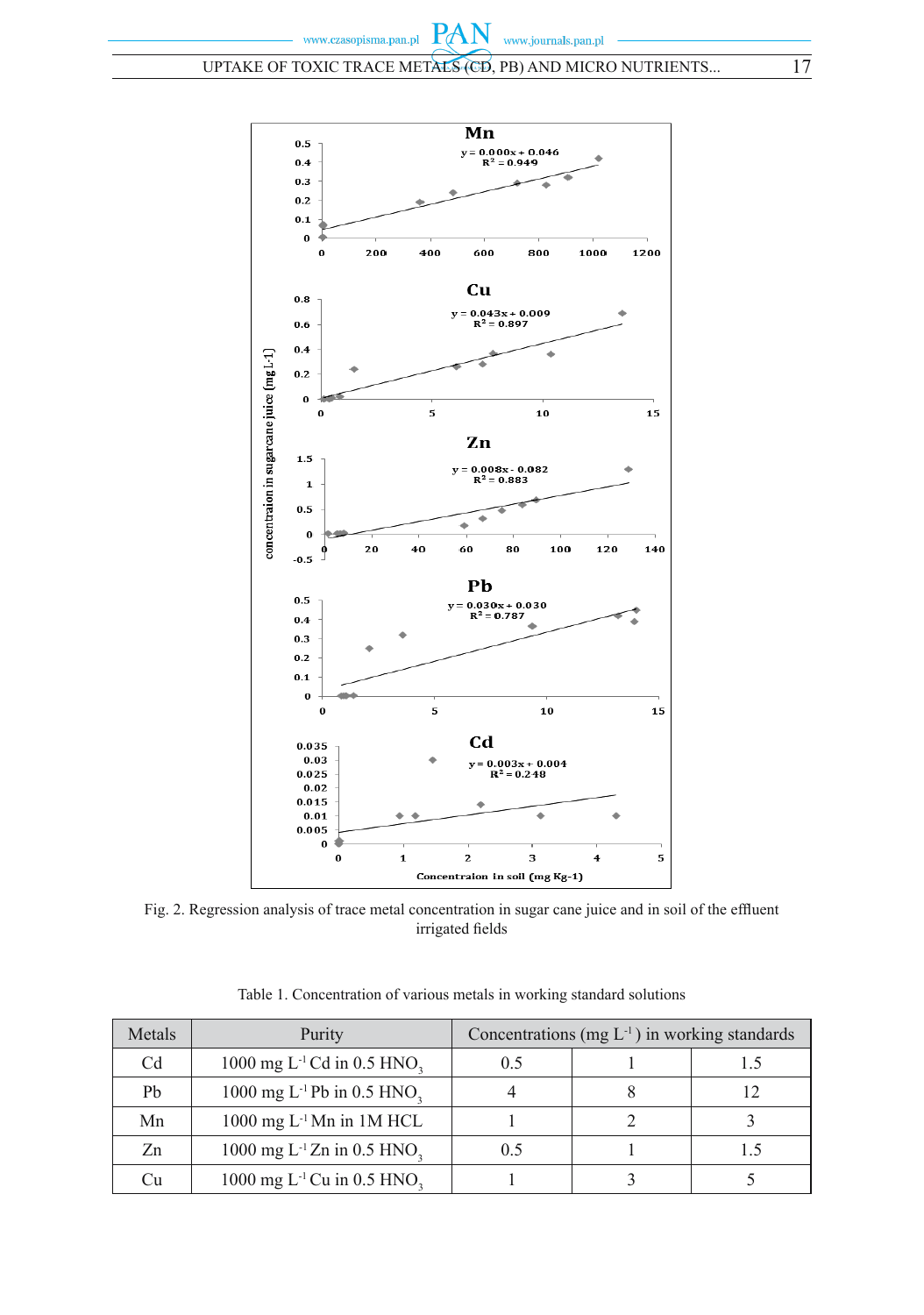|    | www.czasopisma.pan.pl $LAN$ www.journals.pan.pl |  |  |
|----|-------------------------------------------------|--|--|
| 18 | USHA DAMODHARAN, M. VIKRAM REDDY                |  |  |

was due to the contemporary mechanized agriculture which was consistent with Taylor and Percival (2001). Large-scale applications of industrial effluent that exceeds their metal toxicity limits can have deleterious effects on sugarcane growth (Anon 1992–1993). The excessive Zn concentration in water is of great concern because of its toxicity to humans and animals (Kabata-Pendias and Mukherjhee 2007). Industrial effluents containing trace metals also pollute cultivated fields and underground water through seepage. The levels of Pb can range from 2 to 200 ppm in such agricultural lands (Anon 1992–1993). However, the concentrations of all metals in bore-well water were within the prescribed limit and concluded to be safe for irrigation.

| Sample               | <b>Standards</b>                    | C <sub>d</sub> | Cu            | Pb     | Zn    | Mn   |
|----------------------|-------------------------------------|----------------|---------------|--------|-------|------|
| Water (mg $L^{-1}$ ) | Indian Standards<br>(Awashthi 2000) | 0.001          | 0.05          | 0.10   | 5.0   | 0.10 |
|                      | CPCB (2000)                         | 2              | $\mathcal{E}$ | 0.1    | 5.0   | 2.0  |
|                      | Indian Standards<br>(Awashthi 2000) | < 0.006        | < 0.27        | < 0.5  | < 0.6 |      |
| Soil $(mg kg-1)$     |                                     | 0.01           | 0.20          |        |       |      |
|                      | FAO (1985)                          |                |               | 5.0    | 2.0   | 0.20 |
|                      | Indian Standards<br>(Awashthi 2000) | 0.001          | 0.03          | 0.0025 | 0.05  |      |
| Plant (mg $L^{-1}$ ) |                                     |                |               |        |       |      |
|                      | WHO/FAO (2007)                      | 0.002          | 0.04          | 0.005  | 0.06  |      |

Table 2. Guideline for safety limits of trace metals

## *Metal concentration in soil*

The mean concentrations of Cd, Cu, Pb, Zn and Mn in site 1 and 2 soil are shown in Figure 1. The total concentrations (mg kg<sup>-1</sup>) of soil Cd  $(5.198)$ , Cu  $(7.766)$ , Pb  $(14.154)$ and Zn (424.0) at site 1 were several folds higher than the Indian standards stated in Table 2 (Awashthi 2000). Whereas the total concentration (mg kg-1) of soil Cu (0.392), Pb (1.076) and Zn (6.044) at site 2 exceeded the Indian standards except Cd (0.006). Cd can accumulate in agricultural soils through the application of soil amendments like phosphatic fertilizers and sewage sludges, which are known to contain Cd levels of 7.3–170 mg kg-1 (Lisk 1972). The repeated use of Bordeaux sprays can cause Cu toxicity in soil and plants (Reuther and Smith 1954). Despite of metal contamination from treated industrial effluents, other chemicals ordinarily used in agriculture, such as chemical fertilizers, pesticides, manure, limestone, as well as urban wastes (sewage sludge and fly ash) contain significant quantities of heavy metals such as  $Cu$ ,  $Zn$ ,  $Cd$  and Pb which became the source for metal contamination in soil (Foy et al. 1978).

## *Metal concentration in sugarcane juice*

Sugarcane (*Saccharum* spp.) has the potential to be a phytoremediator species due to its outstanding biomass production (Sereno et al. 2007). The mean concentration of trace metals in the sugarcane juice (Figure 1) showed that all the studied metals were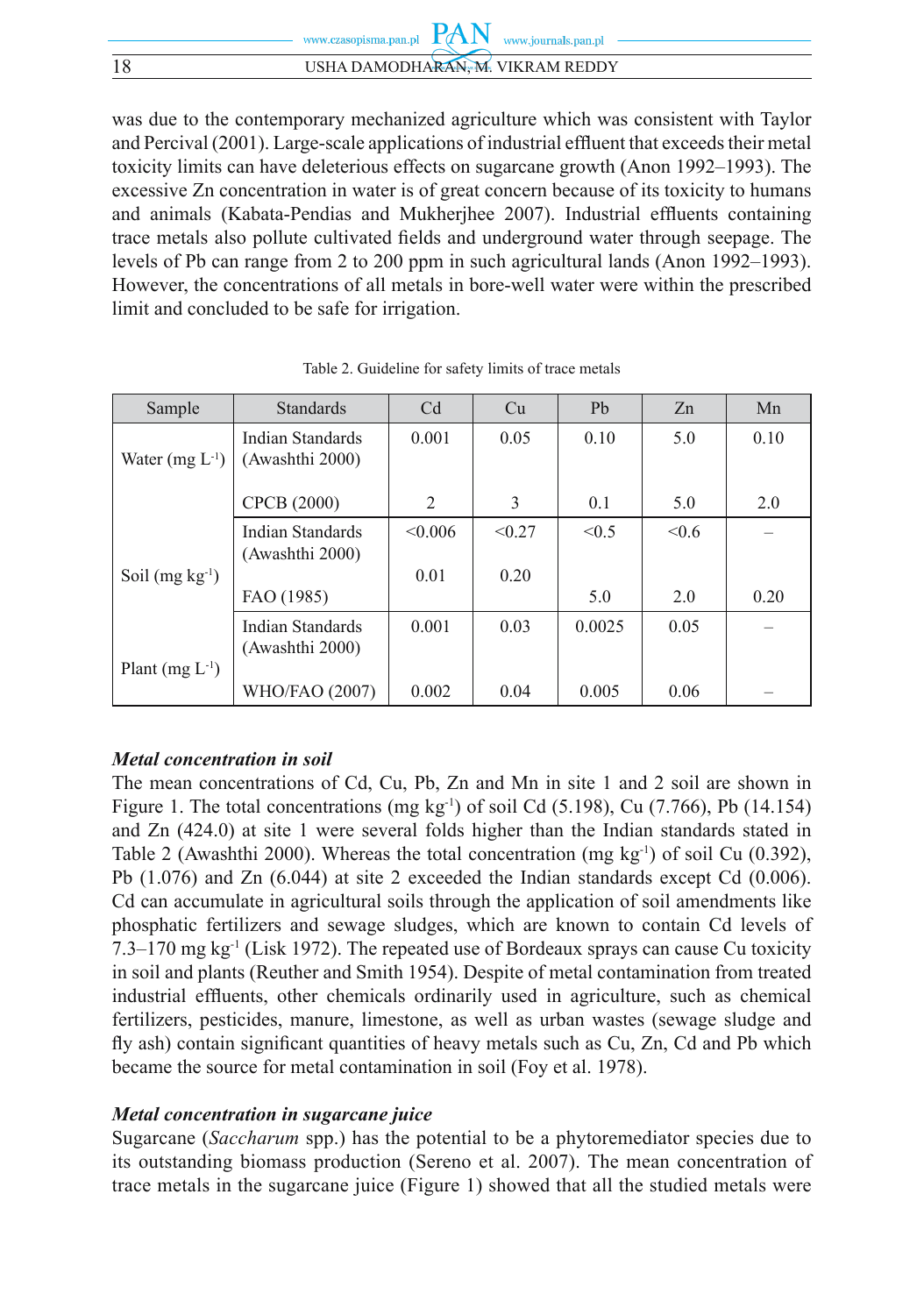#### UPTAKE OF TOXIC TRACE METALS (CD, PB) AND MICRO NUTRIENTS... 19

accumulated in sugarcane collected at site 1 and 2. However, the total concentration (mg  $L^{-1}$ ) of Cd (0.006), Cu (0.4), Pb (0.04) and Zn (0.6) at site 1 exceeded the Indian and WHO standards (Table 2). However the total concentration (mg  $L^{-1}$ ) of Cd at site 2 was one fold higher than the Indian standards and several folds higher than the WHO standards. Trace metals present in the soil are absorbed by the plants growing in it to either sufficient or phytotoxic levels (Dhillon and Dhillon 1996). Internal concentrations of Cd and Zn were more influenced by the soil/environment than by the variety of sugarcane, while the distribution of metals in plant parts was quite consistent. About 77% of the Cd and 56% of the Zn were contained in the stem (Rayment et al. 2002). Sugarcane exhibits tolerance to 500 μM Cd and 100 μM of Cu without exhibiting any symptoms of toxicity; it accumulates  $451$  mg kg<sup>-1</sup> shoot dry weight, indicating its potential as a Cd phytoremediator (Sereno et al. 2007). High concentrations of soil Pb reduced the sugarcane's uptake of most other nutrients due to damaging effect on the root (Mengel 1978). Barzegar et al. (2005) reported that Cd is accumulated in bagasse and Pb is primarily accumulated in bagasse and molasses. As a result, the levels of these trace metals in cane juice are lower at uncontaminated site. The present results were in agreement with previous studies.

The concentrations of Cd, Pb, Mn, Cu and Zn in water, soil and juice of the two sampling sites were with the following ranking pattern – soil  $>$  water  $>$  juice extract. The present results showed the lesser trace metal concentration of water, soil and sugarcane juice in site 2 because of the lesser metal contamination of the bore well water (Singh et al. 2011).

Transfer factor (TF) was calculated as the ratio of content of trace metal in the plant or the part of plant to that in the water and soil. The TF values for Pb, Cd, Cu, Mn and Zn in sugarcane plant are shown in Figures 3(a) and (b), which estimates the Transfer Factor of different heavy metals from water and soil to vegetation. The TF values for trace metals varied greatly between irrigated water to crop and soil to crop ratio. The transfer factor of Mn, Pb, Cd, Cu and Zn in sugarcane juice from irrigated water and soil of both the sampling sites were lesser than one. One of the reasons for these results is that the plant roots damaged by Pb contamination in soil become weaker in absorbing the other nutrients (Mengel 1978). The highest TF values were found for Cu, Pb and Zn from irrigated water to sugarcane, because these metals are more portable in nature. The highest TF values for Cu, Cd and Pb from soil to crop showed a strong accumulation of Cd and Zn by sugarcane.

Bray Cluster Analysis (CA) was applied to detect the metals of similar sources of effluent and bore well irrigated field. The dendrogram depicted 4 clusters among the 5 metals of sampling sites. It showed that in both sampling sites Pb and Cu formed one cluster with 83% similarity to which Cd joined with 49% similarity indicating that these metals are from the similar sources (Fig 4). Zn and Mn formed a distinct separate cluster with 72% similarity indicating that these metals are from the similar sources but different from the other three metals (Pb, Cu and Cd). Accumulation of trace metals (Cd, Pb, Cu, Mn and Zn) in the soil due to the use of effluent irrigation represented a risk for the soil productive potential and incorporation of metals into the food chain. However, the result of this investigation put in evidence that irrigation with wastewater should not be carried out for unlimited period, since trace metals tend to accumulate in the soil and subsequently can be absorbed by the crops.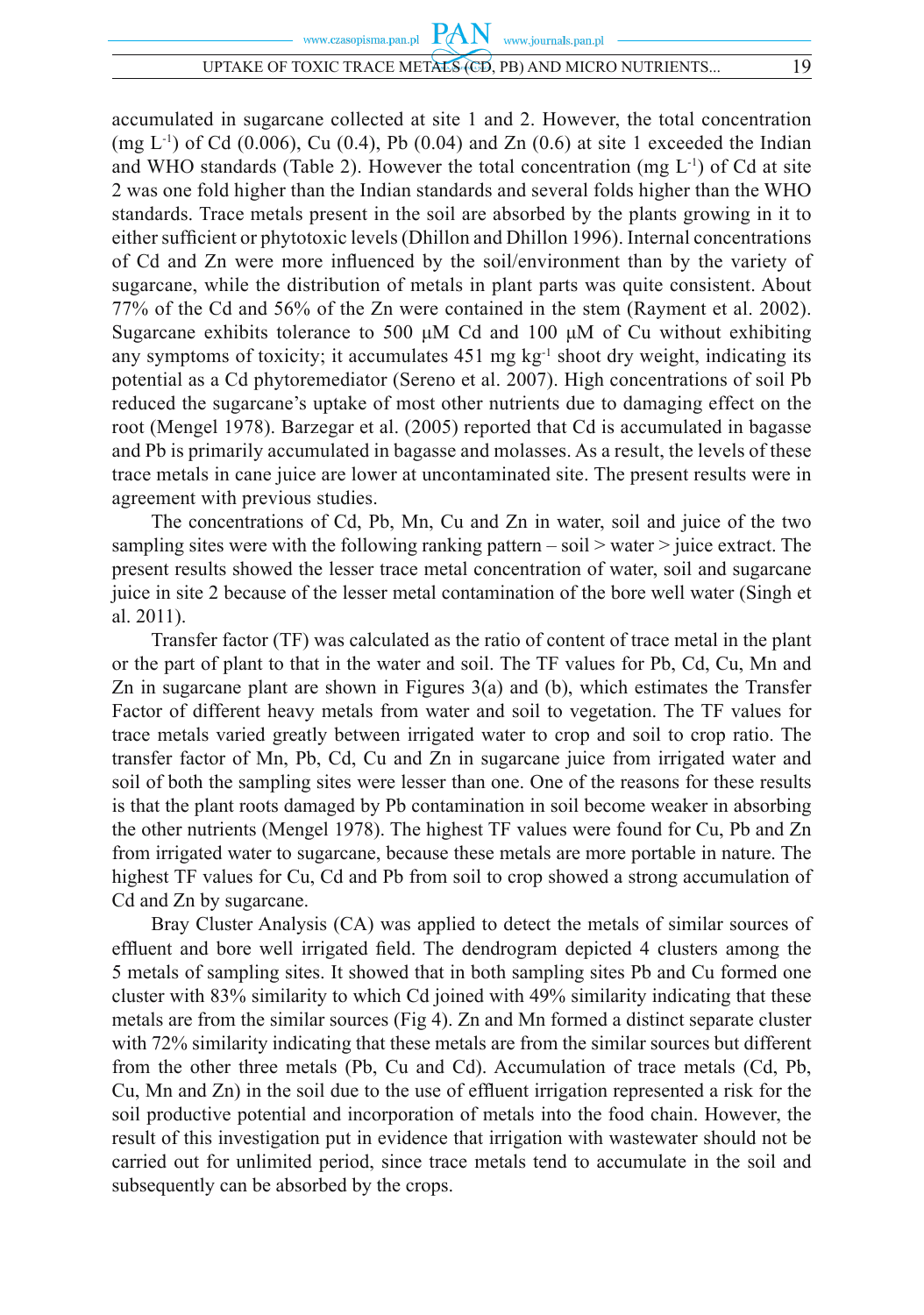# 20 USHA DAMODHARAN, M. VIKRAM REDDY



Fig. 3. TF values of Mn, Cu, Zn, Pb and Cd in sugarcane juice grown in effluent and bore well irrigated fields: (a) water (b) soil



Fig. 4. Bray-Cluster Analysis (Single Link)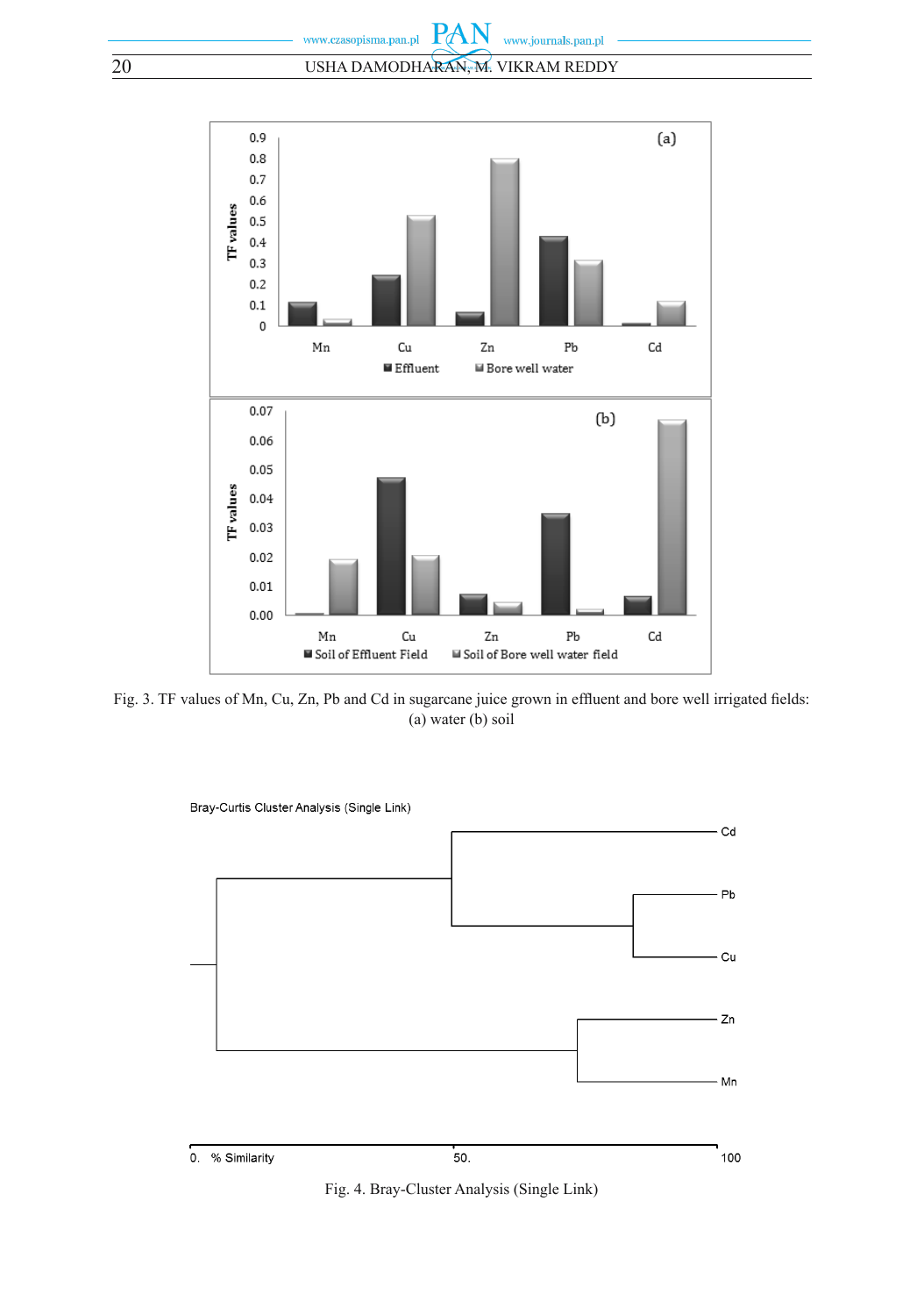#### CONCLUSION

Trace metals accumulation in soils not only exerts deleterious effects on plant growth, but also affects the soil fertility and microbial communities of soil. Metal accumulation in agricultural soils together with associated naturally eroded metals will remain a chronic trace metal pollution problem. There is a serious health risk posed by cultivation of sugarcane that receives trace metals from irrigation of industrial effluents as well as application of chemical fertilizer. The exceeding level of trace metals in juice extract may also be due to direct wet and dry deposition of pollutants on soil and foliage, which can hardly be ignored as possible sources of the metals in the sugarcane plant juice and consequently sugar. The local population needs to be educated through awareness programs of using the treated effluents in agriculture including sugarcane and the possible dangers inherent in the consumption of the sugarcane cultivated in these areas.

#### *ACKNOWLEDGEMENTS*

*Mrs. Usha Damodharan is grateful to Ecology and Environmental Science Department of Pondicherry Central University for providing her the laboratory facilities to carry out the necessary analysis, and to Pondicherry University for awarding her a university fellowship. This paper is a part of her PhD research work.*

#### REFERENCES

- [1] Abdulla, M., & Chmielnicka, J. (1990). New aspects on the distribution and metabolism of essential trace elements after dietary exposure to toxic heavy metals. *Biological Trace Element Research,* 23, 25–53.
- [2] Allen, R.G., Pereira, L.S., Raes, D. & Smith, M. (1998). Crop evapotranspiration guidelines for computing crop water requirements. *Irrigation and Drainage 56*, FAO, Rome 1998.
- [3] Anon (1991–1992). Annual progress report of AICS on micronutrients and pollutant elements in soils and plants (ICAR) APAU, *Hyderabad*, 32–34.
- [4] Anon (1992–1993). Annual progress Report of AICS on micronutrients and pollutant elements in soils and plants (ICAR) APAU, *Hyderabad*, pp. 21–22.
- [5] APHA (American Public Health Association) WWA (American Water Works Association), WPCF (Water Pollution Control Federation) (1995). Standard methods for examination of water and wastewater. Washington D.C., USA 1995.
- [6] Awashthi, S.K. (2000). Prevention of Food Adulteration Act no 37 of 1954. Central and State Rules as Amended for 1999. Ashoka Law House, New Delhi 2000.
- [7] Barzegar, A., Ahmad, K., Baoshan, X. & Stephen, H. (2005). Concentration changes of Cd, Ni and Zn in sugarcane cultivated soils. *Water, Air, & Soil Pollution* 161, 97–112.
- [8] Bose, S. & Bhattacharyya, A.K. (2008). Heavy metal accumulation in wheat plant grown in soil amended with industrial sludge. *Chemosphere* 70, 1264–1272.
- [9] Brady, N.C. & Weil, R.R. (2002). The nature and properties of soil. 13th ed. Upper Saddle.
- [10] Bunzl, K., Albers, B.P., Schimmack, W., Belli, M., Ciuffo, L. & Menegon, S. (2000). Examination of a relationship between 137Cs concentrations in soils and plants from alpine pastures. *Journal of Environmental Radioactivity* 48, 145–58.
- [11] CPCB. 2000. Central Pollution Control Board, Review of water quality objectives, requirements and zoning and classification for Indian waterbodies, 11-17. Delhi: Govt of India.
- [12] Davis, P.A., Avadhanula, M.R., Cancio, D. Carboneras, P., Coughtrey, P. & Johansson, G.P. (1999). BIOMOVS II: An international test of the performance of environmental transfer models. *Journal of Environmental Radioactivity* 42,117–30.
- [13] Dhillon, K.S., & Dhillon, S.K. (1996). Studies on toxicity of selenium and other elements in soil-plant animal system using radiotracer techniques. In: Sachdev MS, Sachdev P, Deb DL (eds) Isotopes and radiations in agriculture and environment research. Bhabha Atomic Research Centre, Mumbai, India 1996.